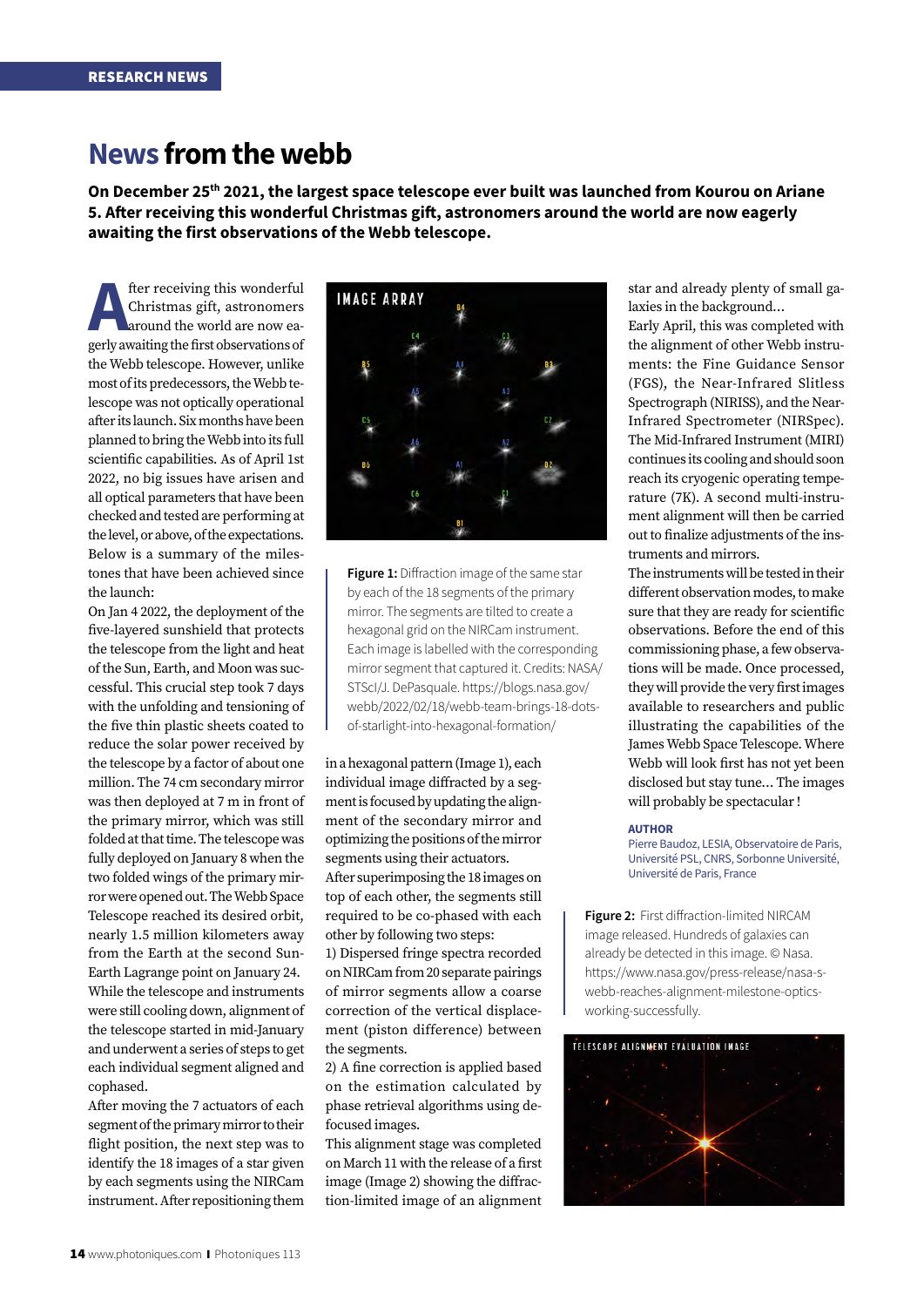### CROSSWORDS

# **CROSSWORDS ON OPTICAL FREQUENCY COMBS**

 **By Philippe Adam**



- 1 Its phase has to be compared with envelope
- 2 Needed mode to generate frequency combs
- 3 Interval precisely equal to the repetition rate
- 4 Spanning music
- 5 2005 Nobel Prize in Physics
- 6 Used to measure unknown frequencies
- 7 Straightforward application of FC
- 8 Very straightforward application of FC
- 9 Separation frequency between two modes
- 10 Long wavelength today produced by photonic chips
- 11 Nonlinear effect which could induce FC in micro-resonators
- 12 Efficient (or finesse) factor
- 13 Transmitted from pulse to pulse

**SOLUTION ON PHOTONIQUES.COM**





Then stop using complicated controllers for precision motion. You shouldn't need a Ph.D. in control systems to program your controller.

With Automation1, you can now reduce your set up time-in many cases, from days down to minutes-thanks to a userfriendly, intuitive interface and machine setup wizard. Automation1 is the most userfriendly precision motion control platform available.





Motion made easy. Visit uk.aerotech.com/automation1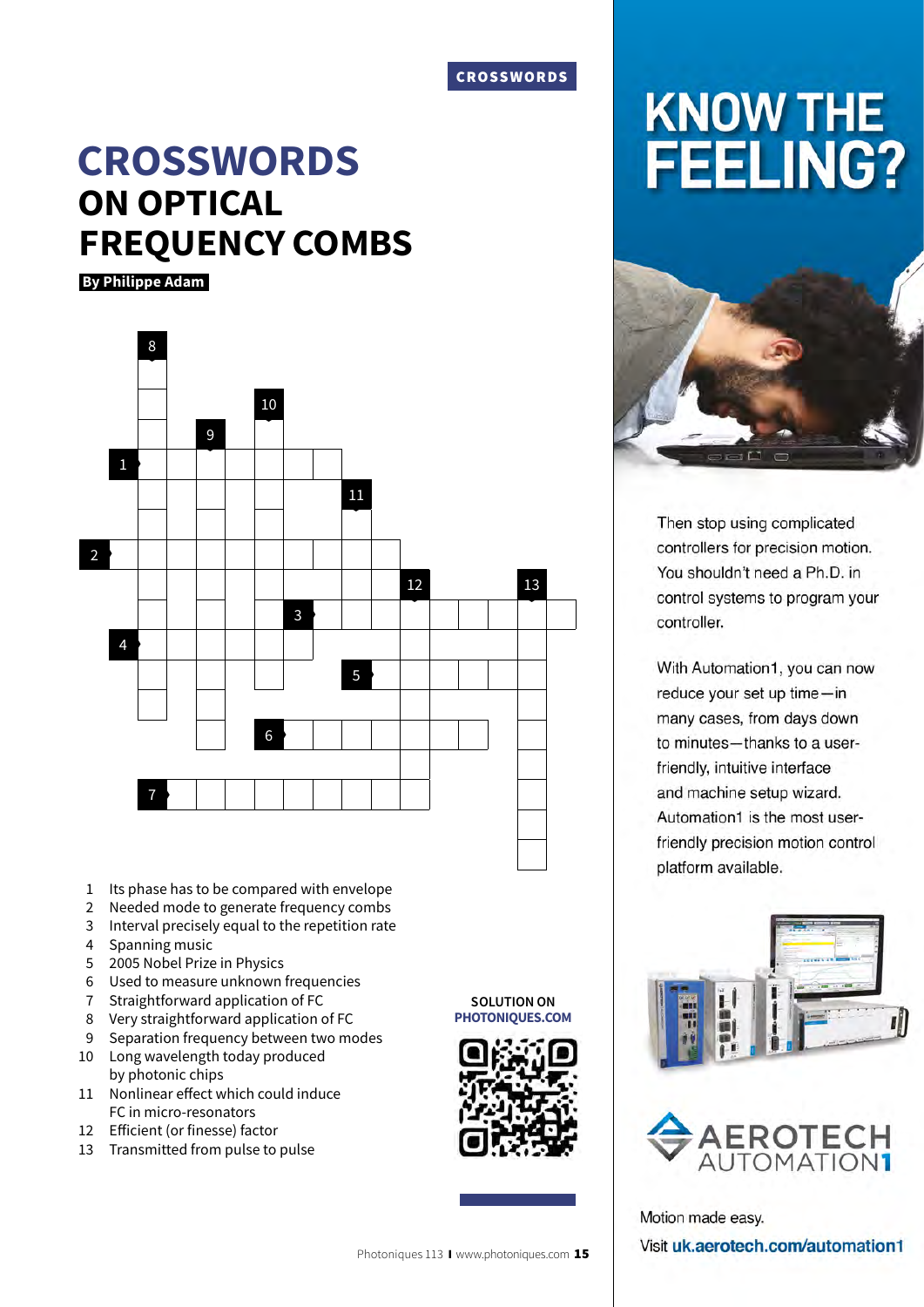# **Electrically driven random lasers**

**Random lasers (RLs) are intriguing devices that attract the interest of researchers for the varied phenomena they present in areas such as complexity, chaos etc.** 

**But they also have a practical as-<br>
pect with promising applications<br>
as light sources for illumination<br>
in microscopy sensing super-resolution** pect with promising applications as light sources for illumination in microscopy, sensing, super-resolution spectral analysis, or complex network engineering. RLs usually require two material components associated with the amplification (gain) and feedback (light diffusion) processes inherent to lasing. Thus, they have been customarily obtained from optically pumped organic dyes, optical fibers and crystals powders, or electrically pumped semiconductor heterostructures. Semiconductor RLs are usually manufactured by introducing light-diffusing defects in the active layer, something that adds a degree of complexity to the manufacturing process and spoils the ease of realization potentially offered by messy structures. The direct availability of electrically pumped

RLs, avoiding an involved and expensive manufacturing process, could crush the principal hurdle to their use in research and technology.

A team of researchers at ICMM (CSIC), in Madrid realized a procedure to manufacture a semiconductor RL from an off-the-shelf laser diode. The fabrication simply uses the high energy pulses from an ablating laser to sculpt the output mirror to create submicrometric roughness. The optical feedback provided by the ablated front mirror in combination with the intact rear mirror results in strong modification of the cavity modes and leads to laser emission with a random multimode spectrum. This in turn lowers the spatial coherence and messes the angular pattern. The speckle, characteristic of highly coherent light sources, is here strongly reduced.



#### **REFERENCE**

A. Consoli, N. Caselli, and C. López, "Electrically driven random lasing from a modified Fabry–Pérot laser diode," Nat. Photonics 16, 219–225 (2022).

## **Brillouin light amplification in silica nanofiber gas cell**

Brillouin scattering in optical waveguides draws plenty of attentions since it has been widely exploited for various important applications, such as microwave photonics, highly coherent fibre laser, and distributed fibre sensor. EPFL scientists, in collaboration with FEMTO-ST Institute, have achieved a huge amplification of light over a few centimetre with tapered silica optical fiber surrounding by high pressure gas. The strong Brillouin gain in the evanescent field together with the high tunability offered by the gaz (gaz type and pression), makes the integrated Brillouin amplifier very distinct compared to its solid material counterpart. They research team has demonstrated a 79-times higher peak Brillouin gain coefficient in the nanofibre gas cell with 57 Bar of  $CO<sub>2</sub>$  compared to that in a standard singlemode fibre.

Yang, F, *et al.* "Large evanescently-induced Brillouin scattering at the surrounding of a nanofibre" Nat. Comm. **13**, 1432 (2022). https://doi.org/10.1038/s41467-022-29051-8

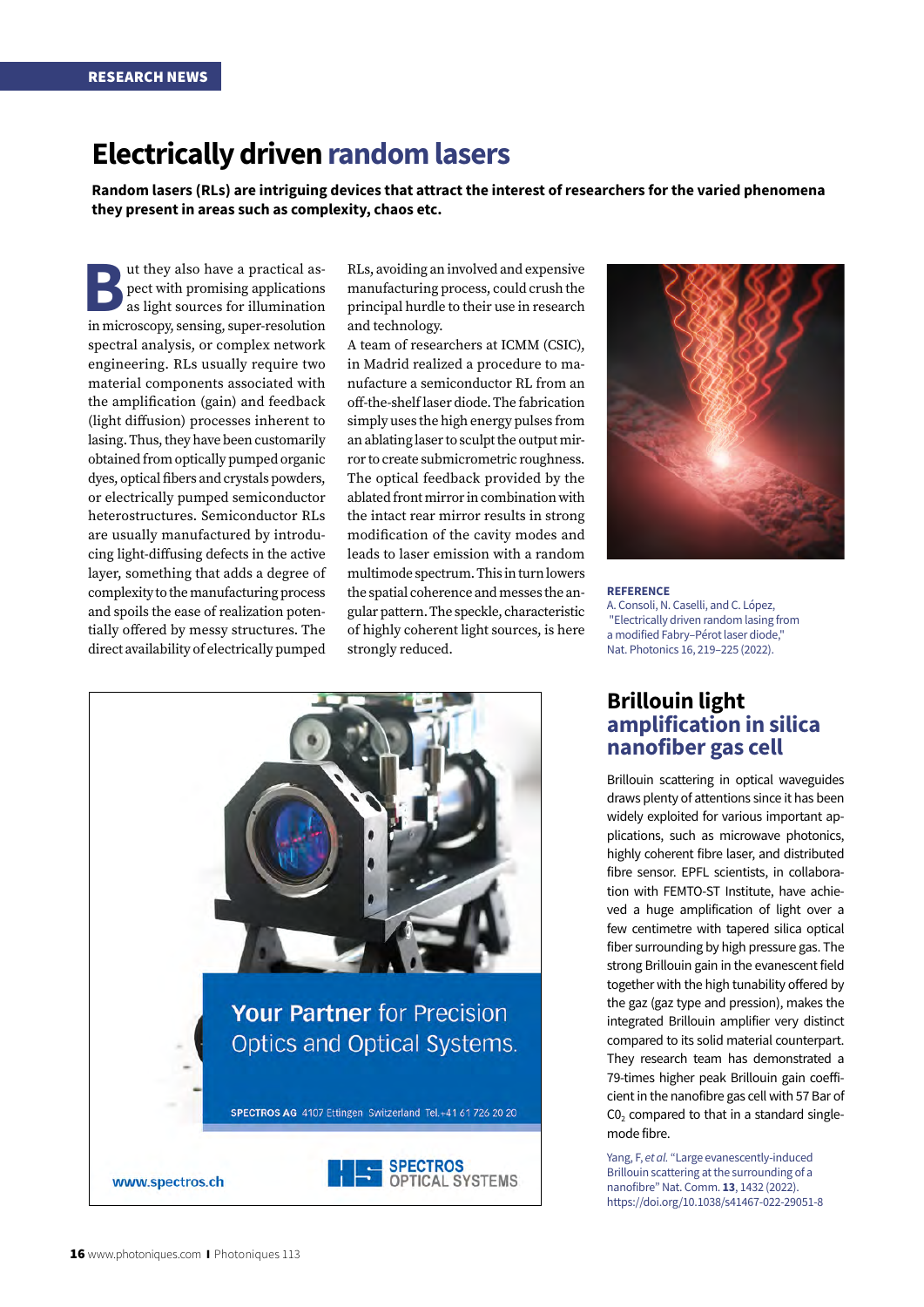### ADVERTORIAL

## **SEDI-ATI FIBRES OPTIQUES RELIABLE FIBER-OPTIC HERMETIC FEEDTHROUGHS FOR EXTREME ENVIRONMENTS**

## **FOR PRESSURE, VACUUM, CRYOGENIC, BAKE-OUT, AND RADIATION APPLICATIONS**

SEDI-ATI hermetic fiber-optic feedthroughs meet stringent sealing and leak tightness requirements to withstand **extreme environments** in demanding markets such as quantum, space, oil & gas, electric power distribution, and nuclear. Our feedthroughs can achieve hermeticity where pressure is as high as **1000 bars**, vacuum is as low as **10-12 mbar**, radiation levels are above **100 M Gray**, temperature exceeds **200 °C** or goes down to **0.5 K**.

## **BESPOKE DESIGNS TO SUIT MANY APPLICATIONS**

SEDI-ATI's great strength is its ability to adapt the feedthrough to the customer's needs. Depending on the application, the design of a feedthrough can be significantly different *i.e.*, **single or multifiber, fixed or reconfigurable, bulkhead or inline, with or without flange…** Also, a wide variety of singlemode, polarization maintaining, and multimode optical fibers can be integrated such as **specialty fibers, solarization resistant fibers, or metal-coated fibers.** Finally, we devote particular attention to both the choice of materials and the choice of the sealing technology: **epoxy, glass-soldering, brazing**.

## **ABOUT SEDI-ATI FIBRES OPTIQUES**

With 50 highly skilled and qualified professionals, a strong R&D team, and ISO 9001 & 13485 certifications, SEDI-ATI has in-house resources required to adapt and integrate an intrinsically fragile material such as the optical fiber to a wide variety of complex and extreme environments. Our essential factory equipment comprises two clean rooms, a pressure test bench, helium leak bench, two evaporation chambers, spectrometers, precision turning machines…

### **SHARE YOUR DREAMS WITH US!**

We are always ready to listen to your needs and offer you optimal solutions to overcome your challenges. So do not hesitate to consult us!

### **CONTACT**

Claire GUYONNET / Sales & Marketing Director contact@sedi-ati.com www.sedi-ati.com

# **SEDI**.ATI fibres optiques

# **Fiber-optic feedthroughs**

for ultra-high vacuum, high pressure, high temperature, cryogenics, radiations, sub-marine, and hydrogen.



# The expert in extreme environments



## sedi-atio com